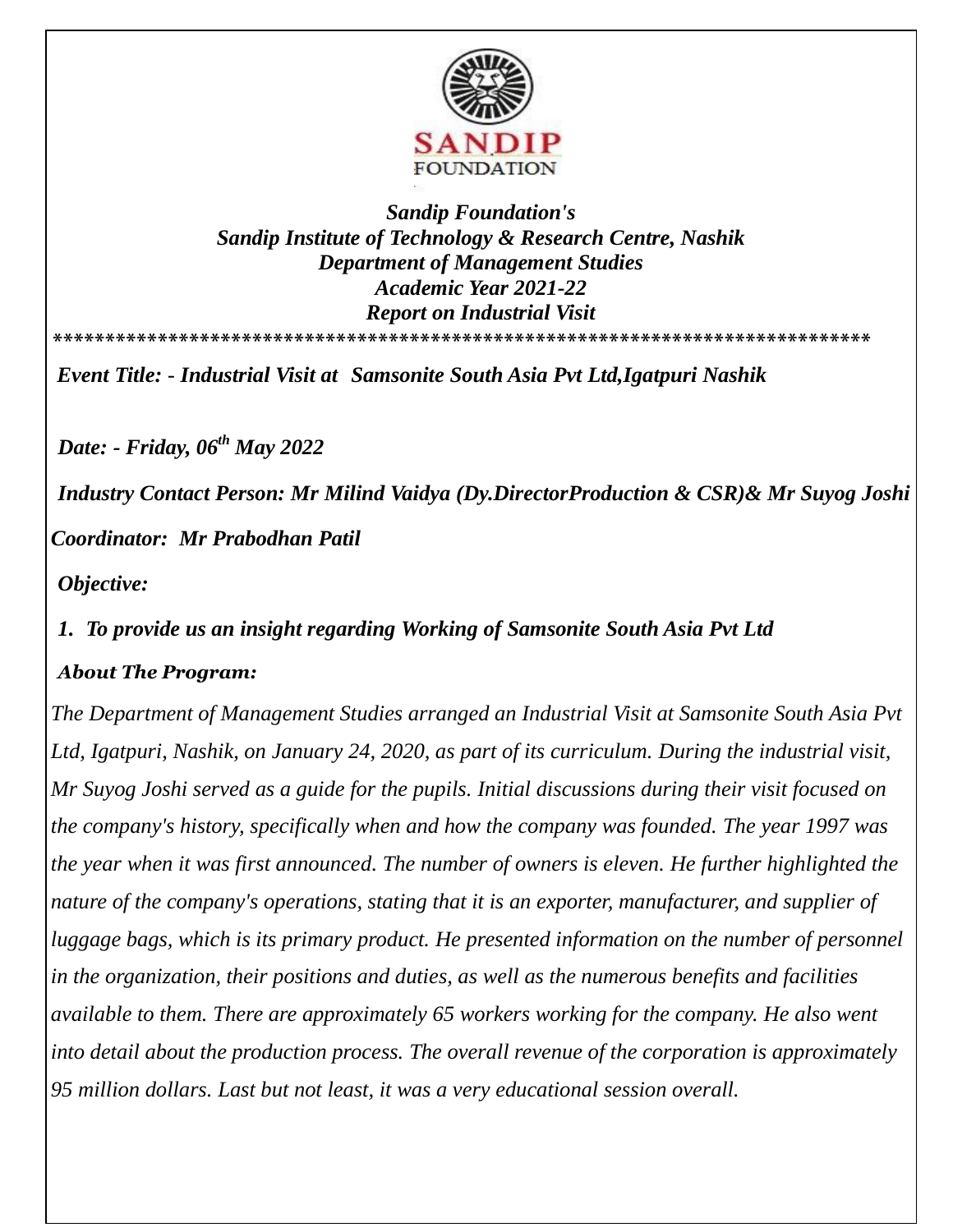## *Outcome:*

*1. Students got a brief idea regarding working of Samsonite South Asia Pvt Ltd*

*2.Students came to know various HR practices followed in the Industries .* 

# *Photograph:*